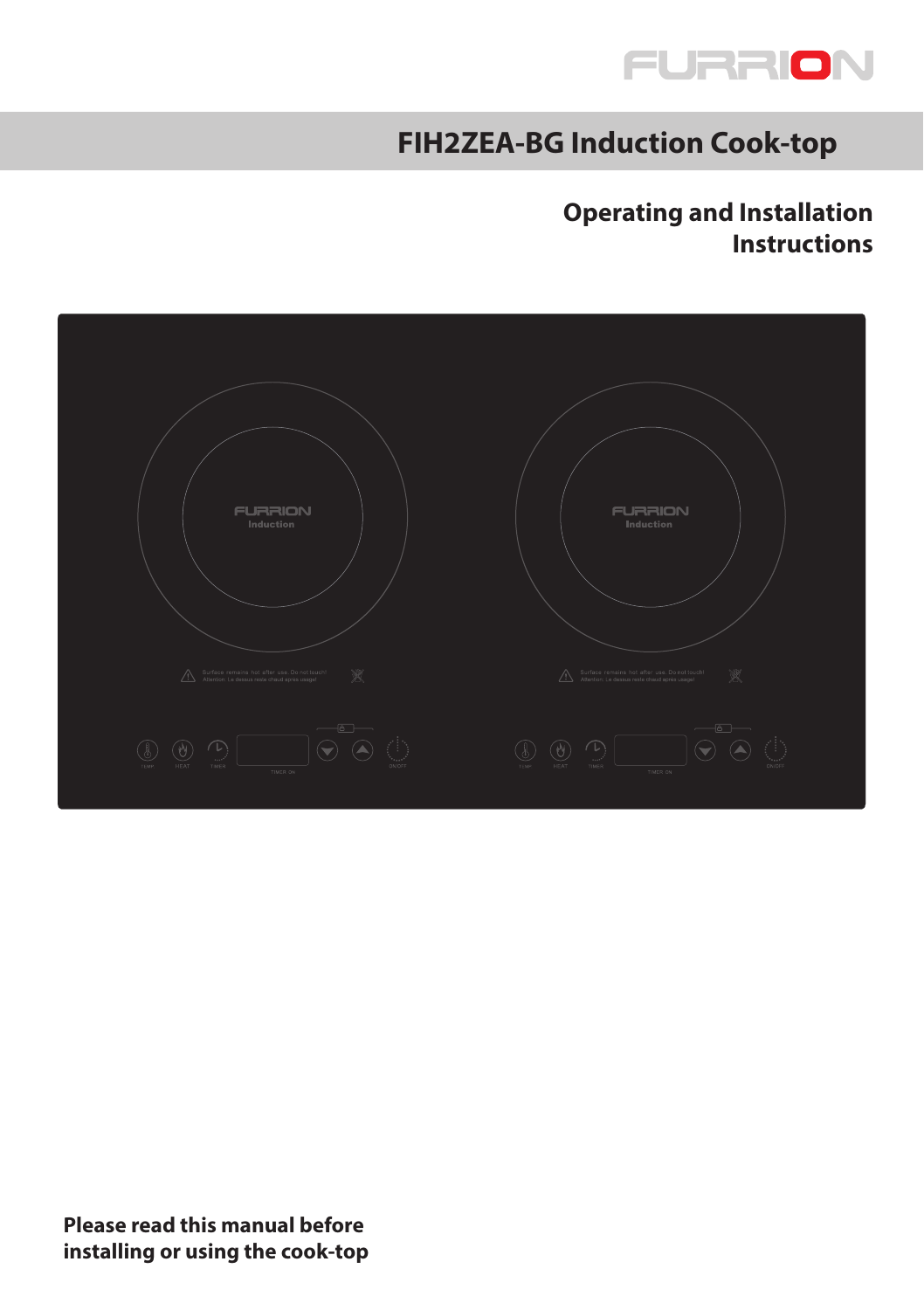# Welcome

# **Contents**

FURR

 $\overline{3}$ 

#### **FURRION FIH2ZEA-BG INDUCTION COOK-TOP** SUITABLE FOR DOMESTIC HOUSEHOLD USE, RV's, MODULAR HOMES OR ANY **RESTRICTED POWER APPLICATION.**

Thank you for choosing a Furrion Induction Cook-top.

Before installation and use, please read all instructions carefully. This will ensure safe use and reduce the risk of injury to persons.

 $\mathbf{2}$ 

ION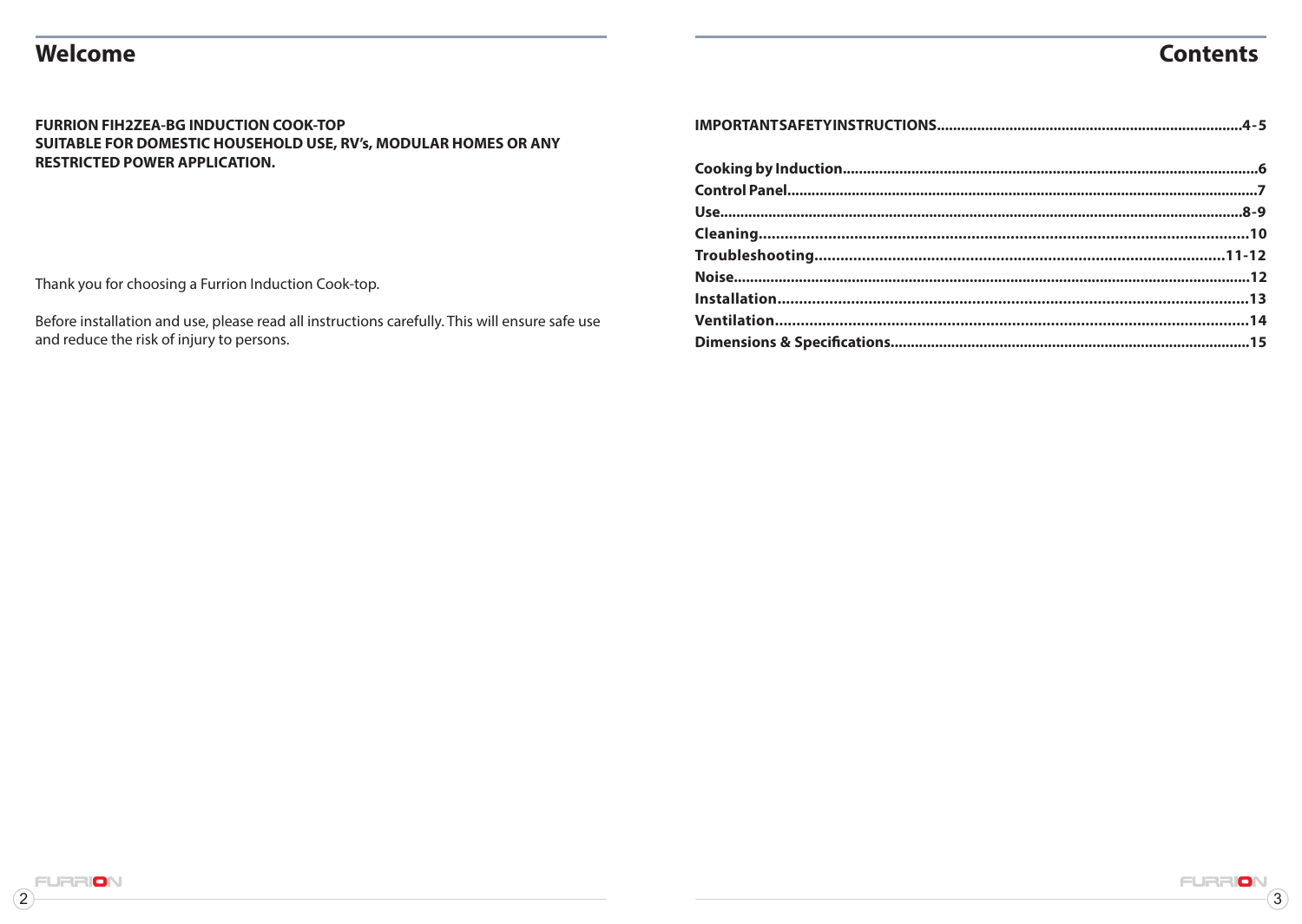# **AIMPORTANT SAFFTY INSTRUCTIONS**

## **READ THESE INSTRUCTIONS CAREFULLY BEFORE INSTALLING OR USING THE COOKTOP**

● Before use, ensure the cook-top is installed and grounded by a qualified technician.

 $\bullet$  Do not use outdoors. The Furrion FIH2ZEA-BG is intended for indoor use only.

 $\bullet$  Before servicing, disconnect the appliance from the main power supply.

### **Use**

### $\bullet$  **DO NOT TOUCH SURFACE COOK-TOPS OR AREAS NEAR COOK-**

**TOPS** - Surface areas may be hot even though they are dark in color. Areas near surface cook-tops may become hot enough to cause burns. During and after use, do not touch, or let clothing, pot-holders, or other flammable materials contact surface cook-tops or areas near cook-tops until they have had sufficient time to cool.

 $\bullet$  Do not heat or warm unopened food containers. Build-up of pressure may cause the container to burst and cause injury.

### **Child Safety**

 $\bullet$  Do not allow children to use this appliance unless closely supervised by an adult. Children and pets should not be left alone or unattended in the area where the appliance is in use. They should never be allowed to play in its vicinity, whether or not the appliance is in use.

 $\bullet$  Never allow children to sit or stand on any part of the cook-top.

 $\bullet$  Keep all pots and pans out of children's reach.

### **Fire safety**

 $\bullet$  Do not allow aluminum foil, plastic, paper or cloth to come in contact with a hot surface element. Do not allow pans to boil dry.

zDo not let flammable materials, i.e. cooking grease, accumulate on the appliance.

 $\bullet$  Never cover the cook-top with a cloth. A fire may result.

 $\bullet$  Flammable materials should not be stored on or near the appliance.

 $\bullet$  Never leave the cook-top unattended at high settings or when cooking with oil or fat.

If installing in a RV or Manufactured Home, please refer to the relevant safety standards & guidelines.

 $\overline{4}$  ) and the contract of  $\overline{5}$  (5) and the contract of  $\overline{5}$ 

FURRIO

### **Cook-top damage**

 $\bullet$  Never set down hot pans and pots on the control panel or frame. This may cause damage.

● Cookware with rough bottoms will scratch the glass ceramic surface.

● Salt, sugar or grains of sand will scratch the glass ceramic surface.

 $\bullet$  Never use the cook-top as a working surface or for setting things down.

 $\bullet$  Do not use a steam cleaner to clean this appliance. Steam could penetrate electrical components and cause a short circuit.

 $\bullet$  Clean the cook-top following the instructions outlined in this manual.

**IRRION**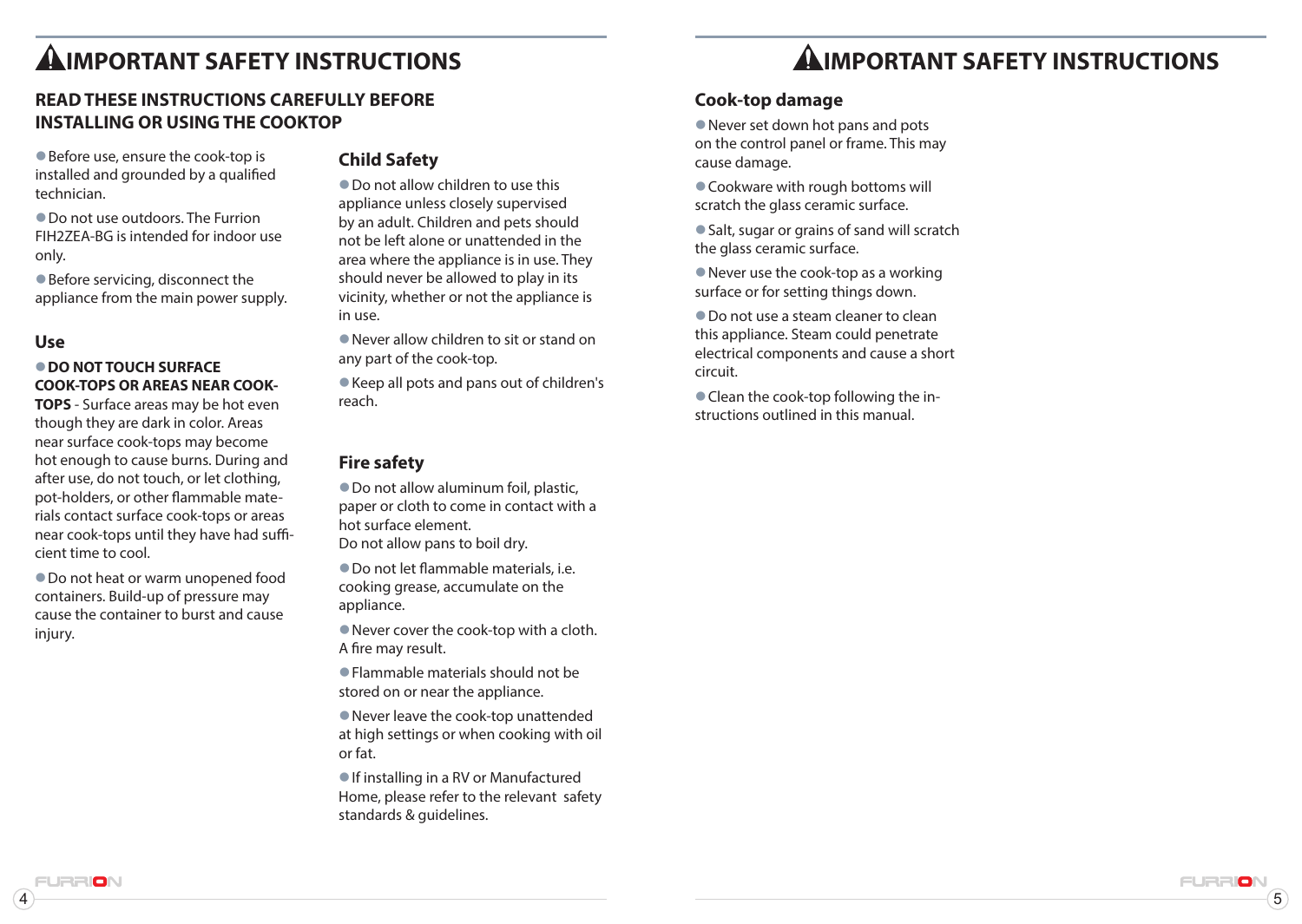# **Cooking by induction Control Panel**

## **Suitable cookware**

Only ferromagnetic (magnetic) pans are suitable for induction cooking, these can be made from:

- enamelled steel
- cast iron
- special stainless steel utensils for induction cooking

## **Unsuitable cookware**

Never use pans made of:

- thin normal steel
- glass
- clay
- copper
- aluminum

Never use cookware with support rings such as woks.

Check that the bases of your pans are attracted by a magnet to find out if they are suitable.

# **A** Never heat up empty pans

This could damage the appliance and cookware.

Optimal cookware has a flat bottom and a diameter of 4.5" to 10". Round, flat bottom pans give the best results. Pans with warped or curved bottoms will not heat evenly.

## **Cookware size Control panel functions**



**1 -** Used to start the **TEMP** settings. **2 -** Used to start the **HEAT** function.

**3 -** Used to start the **TIMER** function.

**4 -** LED Display that displays settings, function and error notifications.

**5 - Child Safety Lock** Indicator**.**  Lights up when the Safety Lock is activated.

**6 -** These **UP** & **DOWN** keys are used to set values for **HEAT, TEMP & TIMER -** Press the **UP** & **DOWN** keys simultaneously to Lock or Unlock the **Child Safety Lock**

**7 -** Turns the cook-top **ON** & **OFF**.

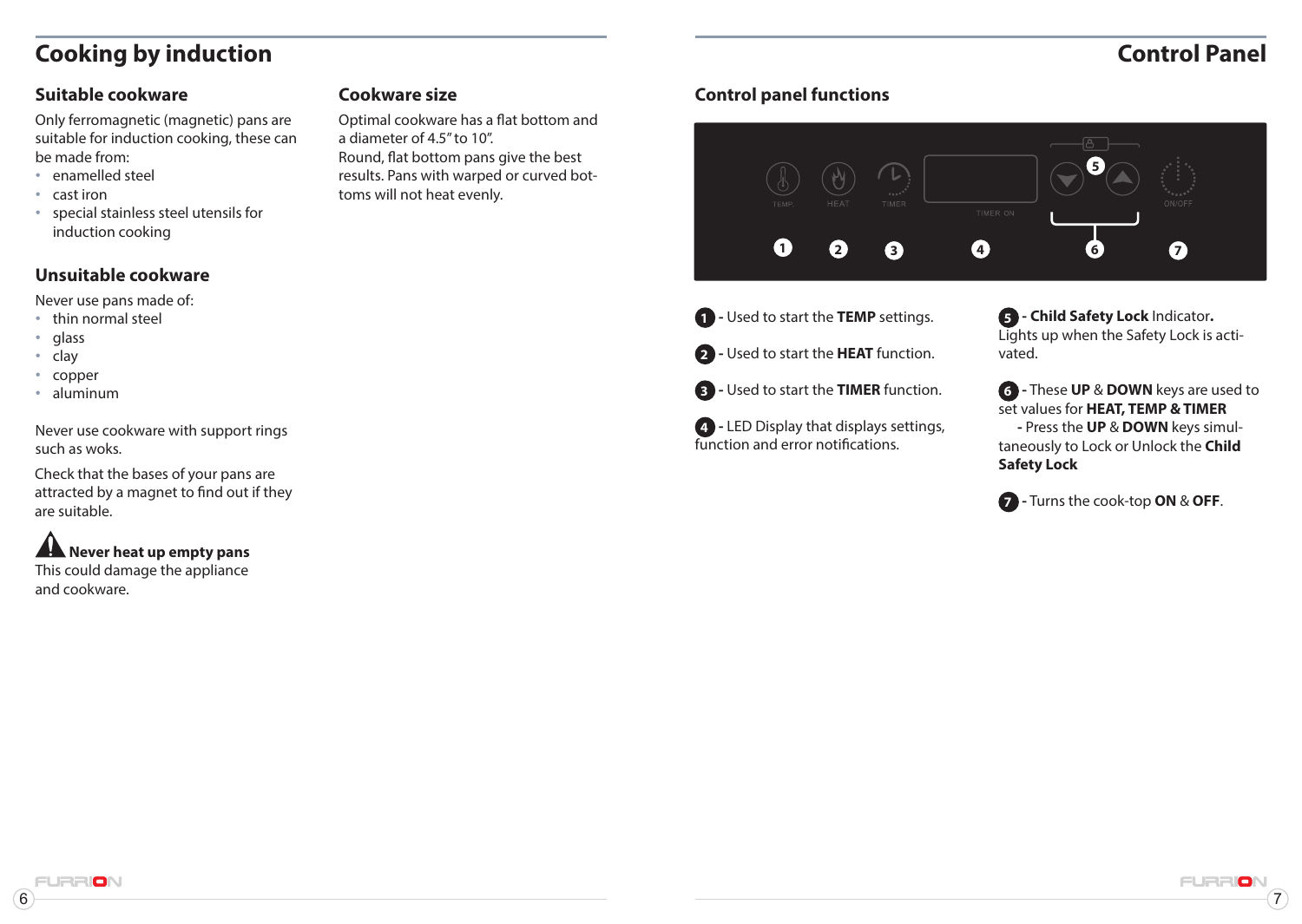# **Use Use**

Plug the power plug into a suitable connection. The indicators will flash and a beep will sound. The cook-top is now in stand-by mode.

### **Turning the hotplates**

With suitable cookware on a hotplate, press and hold the  $\langle \cdot | \cdot \rangle$  key for one second.

Press the  $\left(\overline{\mathbf{W}}\right)$  key and the hotplate will turn on at it's default Heat function setting of 5.

## **Adjusting the Heat level**

Use the  $\left(\bigtriangledown\right)$  (A) keys to adjust and set the Heat level.

There are 10 Heat function levels, 1-10. The Heat level can be adjusted at anytime.

Once the heat level is set, this icon  $\Box$ will flash to confirm setting.

## **Turning on the cook-top <b>Heat balancing functionality Timer function The Shut Off**

When using a single hotplate, the maximum Heat level is 10. When using both hotplates, the maximum Heat level is 10 across both hotplates.

In use this means that if the Heat level on one hotplate is increased, the level on the other hotplate is automatically decreased.

Example: Both hotplates are at Heat level 5. If one hotplate's level is increased to 6, the other will decrease to 4.

If one hotplate is using the Heat function and the other is using the Temp function, the maximum Heat level is 5.

#### **Using the Temp setting**

Once the cook-top is on, the Temp setting can be used. Press the  $\circledR$  once and the Temp setting

will activate at the default temperature of 270 °F

Use the  $\left(\bigtriangledown\right)$  (A) keys to adjust and set the temperature.

Once the temperature level is set, this

icon  $\bigcup$  will flash to confirm setting.

#### **Selectable temperatures**

|       | 150°F 180°F 210°F 240°F 270°F |  |  |
|-------|-------------------------------|--|--|
|       | 300°F 330°F 360°F 390°F 420°F |  |  |
| 450°F |                               |  |  |

Once the Heat or Temp modes are set up, press the  $\mathbb{Q}$  key once to activate the Timer function. The timer indicator will light up and the display will blink **0:00**. Use the  $\bigcirc$   $\bigcirc$  keys to adjust and set the desired time. A short key press adjusts the time by 1 minute and a long key press by 10 minutes. The timer is adjustable to a maximum of 3 hours. Once set, the timer will count down in 1 minute decrements.

Once set, the selected time will blink for a few seconds and then the cooker will start.

When the set time has elapsed, a beep will sound and the cook-top will automatically switch off.

### **Child Safety Lock function**

The cook-top is equipped with a safety lock to prevent the it from accidentally being turned on or any settings changed. To activate the Child Safety Lock Press the  $\left(\bigtriangledown\right)$  keys simultaneously to Lock the cook-top. The Safety Lock indicator  $\bigcap$  will light up. When the safety lock is activated, the cooktop has only limited functions: - The Heat level, Temp Setting and Timer Settings cannot be changed.

- Only the  $\langle \cdot \rangle$  key, to turn the cook-top off, functions.

Press the  $\left(\bigcirc \right)$  keys simultaneously for several seconds to Unlock the cook-top. The Safety Lock indicator  $\bigoplus$  will go off.

As a safety feature, the cook-top is designed to automatically turn off after 2 hours of continuous use; this is unless the timer has been set for over 2 hours, then it will turn off after the timer setting has elapsed. This applies to both Heat and Temp modes.

To continue cooking, start the cook-top as per normal.

## **Turning off the cook-top**

To turn off the cook-top, press the  $\langle \cdot \rangle$  key.

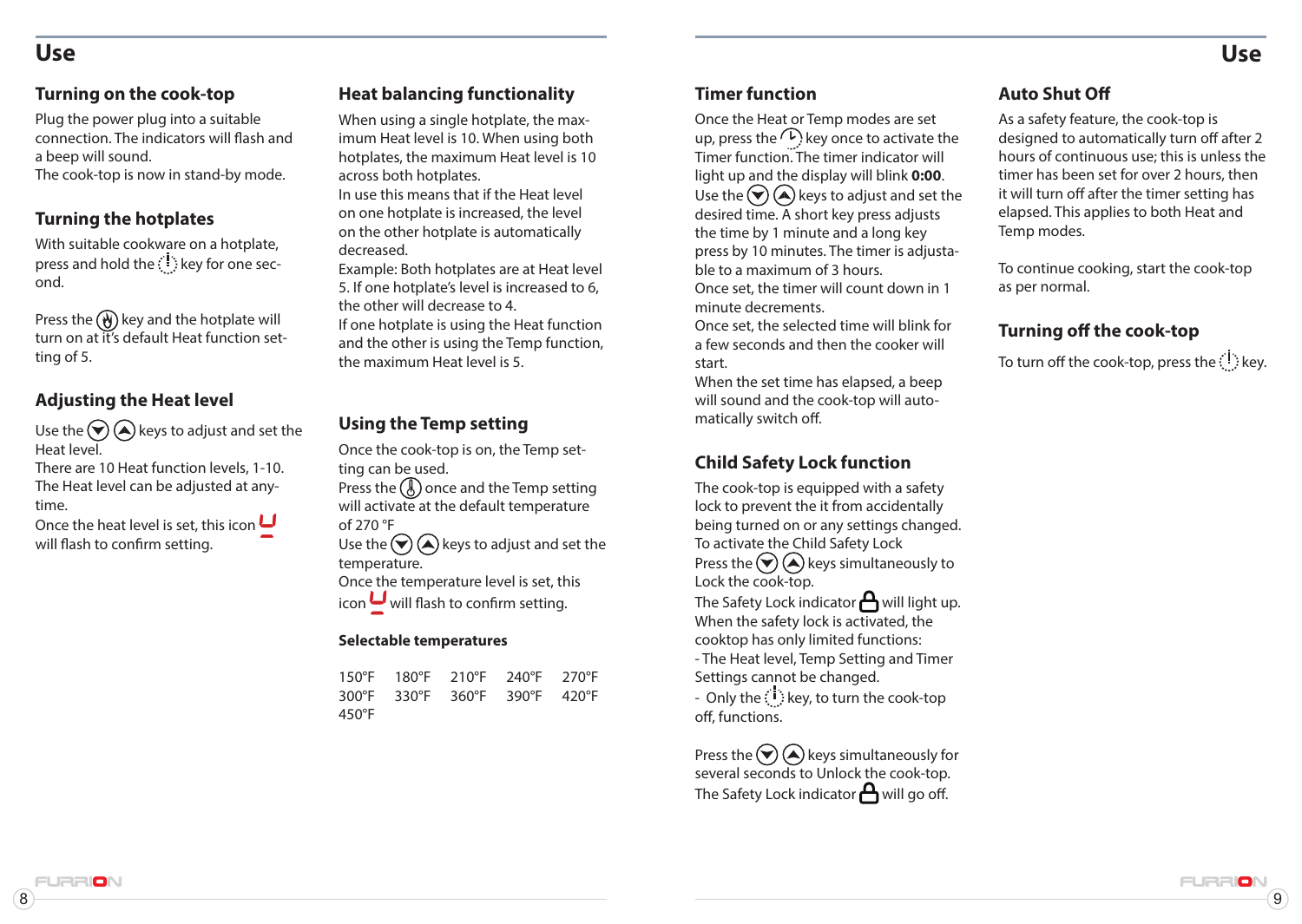# **Cleaning Troubleshooting**

# **Daily cleaning**

Clean the surface when it is completely cool (except for the specific circumstances listed).

Wipe off spatters with a clean, damp sponge or a paper towel. Rinse and dry. Use white vinegar if smudge remains; rinse.

Apply a small amount of the glass ceramic cook-top cleaner. When dry, buff surface with a clean paper towel or cloth.

Stubborn soiling is best removed with a shielded scraper blade.

**Dry sugar, sugar syrup, milk or tomato spills. Melted plastic film or foil. All these items REQUIRE IMMEDIATE REMOVAL. Failure to remove these immediately can permanently damage the surface.**

Remove these types of spills while the surface is hot using a shielded scraper blade. Remove pan and turn off the element.

Wearing an oven mitt, hold scraper at 30° angle, using care not to gouge or scratch the glass. Push soil off the heated area. After the surface has cooled, remove the residue and apply the glass ceramic cook-top cleaner.

A Use caution when handling the shielded scraper blade. Use caution while the surface is still hot.

# **DO NOT**

Do not use any kind of cleaner on the glass while the surface is hot. The resulting fumes can be hazardous to your health. Heating the cleaner can chemically attack and damage the surface.

Do not use a steam cleaner to clean this appliance. Steam could penetrate electrical components and cause a short circuit. Pressurized steam could cause permanent damage to the surface and to components.

Do not use any sharp pointed objects which could damage the seal between the ceramic surface, the surrounding frame and the counter-top.

Do not use glass cleaners which contain ammonia or chlorine bleach. These ingredients may damage or permanently stain the cook-top.

Do not use caustic or abrasive cleaners

Do not use metal scouring pads and scrub sponges.

## **Error codes**

In the unlikely event of a fault, the display will show an error code.

| <b>Error</b>                 | <b>Possibly cause</b>                                                                                                                                                                                    | <b>Solution</b>                                                                                                                                                                        |
|------------------------------|----------------------------------------------------------------------------------------------------------------------------------------------------------------------------------------------------------|----------------------------------------------------------------------------------------------------------------------------------------------------------------------------------------|
| displayed &<br>alarms sounds | Incompatible cookware unsuitable for<br>the induction cook-top.<br>There is no cookware on the induction<br>cook-top.                                                                                    | Make sure the cookware is<br>induction compatible.<br>See page 6                                                                                                                       |
| E1                           | A sensor is faulty or there may be an<br>open circuit.                                                                                                                                                   | Please contact seller for<br>support if this problem<br>persists.                                                                                                                      |
| E <sub>2</sub>               | A sensor is faulty or there may be a<br>short circuit.                                                                                                                                                   | Please contact seller for<br>support if this problem<br>persists.                                                                                                                      |
| E <sub>3</sub>               | Extended use and/ or at maximum<br>temperature.                                                                                                                                                          | Turn power OFF, remove<br>plug from outlet, and<br>allow the cook-top to cool<br>fully. When fully cooled,<br>plug the cook-top back<br>into the outlet and restart.                   |
| E <sub>4</sub>               | A sensor is faulty or there may be an<br>open circuit.                                                                                                                                                   | Please contact seller for<br>support if this problem<br>persists.                                                                                                                      |
| E <sub>5</sub>               | A sensor is faulty or there may be a<br>short circuit.                                                                                                                                                   | Please contact seller for<br>support if this problem<br>persists.                                                                                                                      |
| E <sub>6</sub>               | The ventilation area is blocked, this<br>can cause the internal device to over-<br>heat. Please keep a minimum distance<br>of 2 to 6 3/4 inches from the cook-top<br>to the walls or other obstructions. | Turn power OFF, remove<br>plug from outlet, and<br>allow the cook-top to<br>cool fully. After allowing<br>ventilation space, plug the<br>cook-top back into the<br>outlet and restart. |
| E7                           | Voltage is under 80V                                                                                                                                                                                     |                                                                                                                                                                                        |
| E <sub>8</sub>               | Voltage is over 140V                                                                                                                                                                                     |                                                                                                                                                                                        |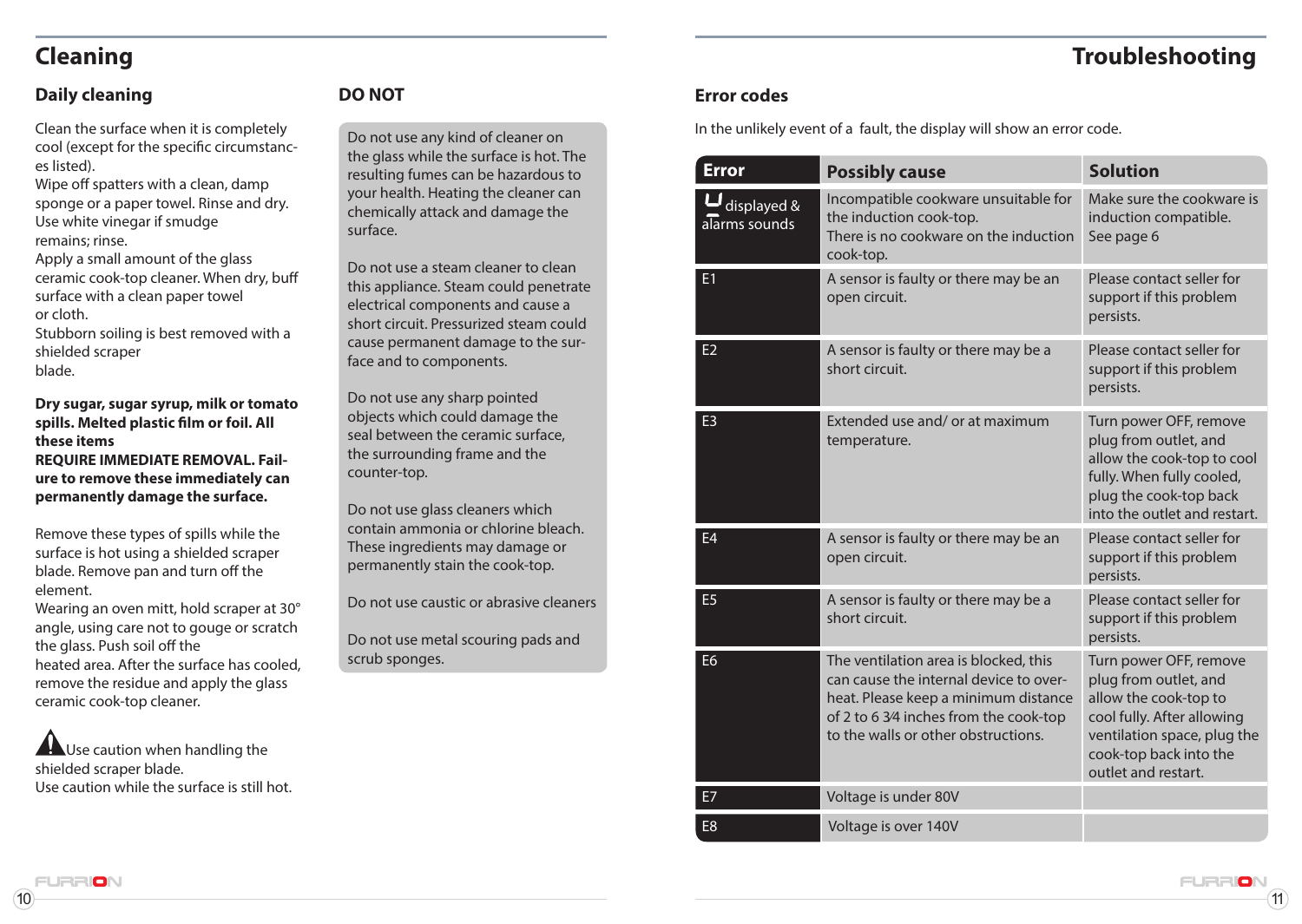# **Troubleshooting Installation**

| Error          | <b>Possibly cause</b>                                                                                  | <b>Solution</b>                                                   |
|----------------|--------------------------------------------------------------------------------------------------------|-------------------------------------------------------------------|
| <b>FA</b>      | The cooking utensil may be empty.                                                                      | Please contact seller for<br>support if this problem<br>persists. |
| F <sub>B</sub> | Possibly caused by a big pot of water<br>heating using a low setting with a low<br>indoor temperature. | Please contact seller for<br>support if this problem<br>persists. |
| FC.            | A fan may be faulty.                                                                                   | Please contact seller for<br>support if this problem<br>persists. |

### **Noise**

When cooking with an induction cooktop, the following noises may be heard from the cookware, depending on constructiona and the matreial of the cookware.

The appliance has a cooling fan to help extend the life of the electronics. When the cook-top is being used at high levels for a long period of time, this will come on and you will hear a whirring sound. The fan may continue to run after the appliance has been switched off.

**ICIN** 

- **Buzzing** may be heard when the cooktop is being used on higher power settings. This may decrease or cease when the power settings are reduced.
- **Cracking** sounds may be heard if the cookware base is made of layers of different material.
- **Whistling** can occur if both elements are being used at the same time at the highest power settings, and the cookware has bases made of layers of different material.
- **Clicking** may be heard from the electronic switches, especially when the cook-top is being used at lower power settings.

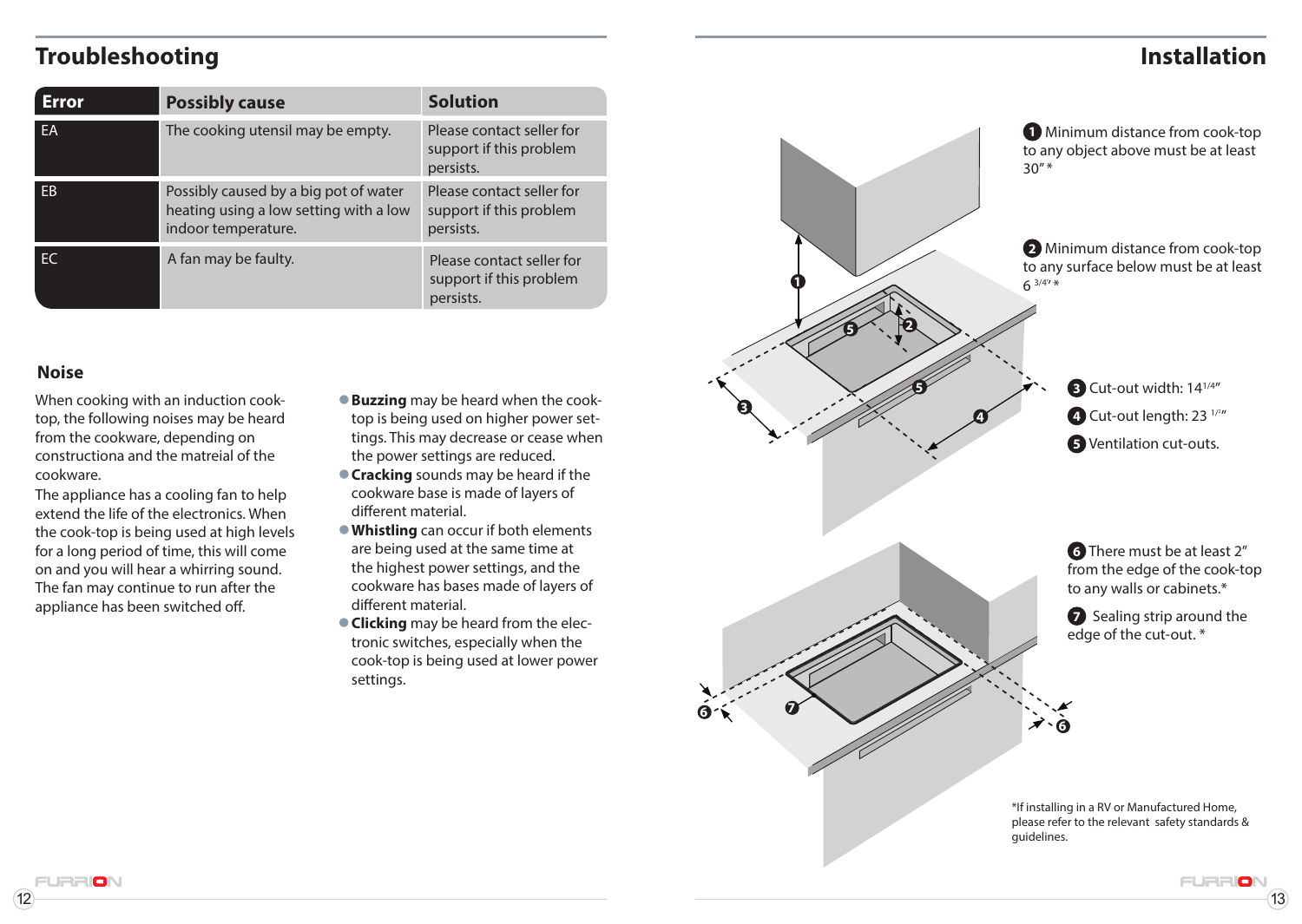# **Dimensions & Specifications**

# **Ventilation**





**2** Ventilation cut-out. To ensure proper ventilation fo the cook-top, there should be a ventilation cut-out at the back or front.\*

**3** Ventilation cut-out width 22"\*



**2** 

**2** Width 14 15/16"

**3** Height 2  $\frac{1}{2}$ 

**3**

**1** Length 24 <sup>6/16</sup>



**4** If a protective base/ other appliance is fitted beneath, there should be at least 63/4" from the protective base/ appliance to the top of the counter-top.\*

\*If installing in a RV or Manufactured Home, please refer to the relevant safety standards & guidelines.

| <b>Specifications</b> |                            |  |
|-----------------------|----------------------------|--|
| <b>Model</b>          | FIH2ZEA-BG                 |  |
| <b>Maximum Power</b>  | 1800W combined             |  |
|                       | 1500W per hotplate         |  |
| <b>Voltage</b>        | 120V AC 60Hz               |  |
| Cook-top              | <b>Black Crystal Glass</b> |  |
| Control               | <b>Touch Sensor</b>        |  |
| <b>Display</b>        | 4 Digit LED                |  |